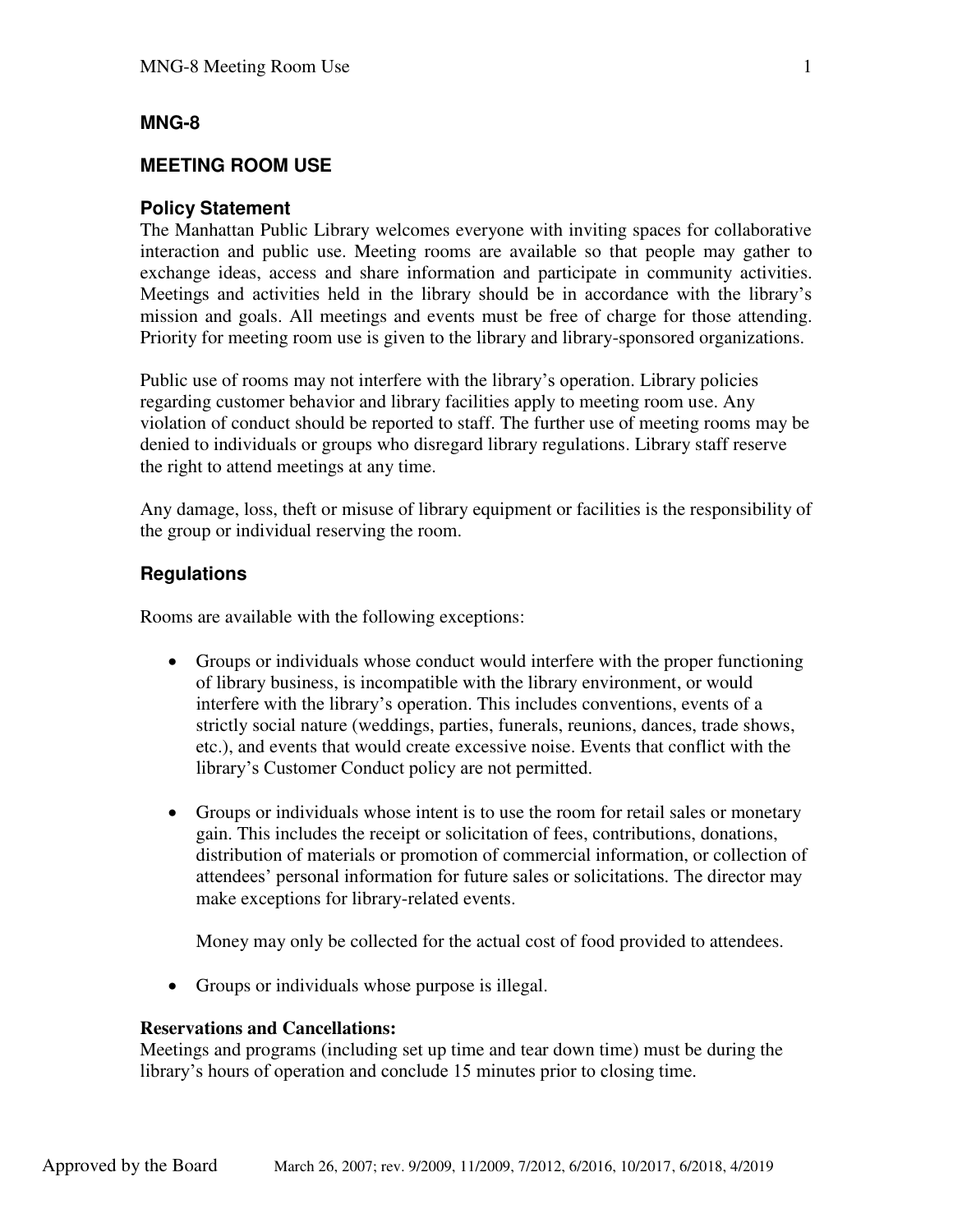Requests are confirmed on a first-come, first-served basis. Patrons are permitted three active room reservations at any time. Reservations may be made up to 6 months in advance.

If a meeting, program, or class is canceled, the group's contact person or coordinator should notify library staff in advance in person or by phone so that the room can be made available to others. Reservations will be held for 30 minutes; if the library has not been notified to retain the reservation, the room may be released to another customer. Failure to notify the library of a cancellation may result in the denial of future meeting room privileges.

Customers agree to provide the library with a name and phone number for public contact to answer questions about meeting content.

Library staff must confirm or deny all reservations. Approval or rejection of requests for meeting rooms will be determined using this policy. When questions arise as to eligibility for requesting use of meeting rooms, library staff may seek more information from the group or individual.

Programs or gatherings which present a danger to the welfare of the participants, attendees, library staff, patrons, and/or the community are prohibited. Programs not in keeping with the library's goals and objectives, that impede library staff or endanger the library building or collection or otherwise interfere with the proper functions of the library by causing excessive noise, safety hazards, security risk, etc. are prohibited.

The library reserves the right to cancel any reservation. This may be for reasons such as: failure to follow library policy to preserve a safe environment, any emergency that may arise, or for other reasons determined by library staff.

The library Board of Trustees of the library will review the meeting room policy periodically and may amend policies and procedures at any time. Any appeals for changes or exceptions to any portion of the meeting room policy will be considered. An individual or organization wishing to file an appeal shall submit a written appeal to the director. The appeal will be reviewed by the Board of Trustees within 30 days or the next regularly scheduled board meeting for a final decision.

When the library closes because of a facility or weather related emergency, all efforts will be made to notify the contact person of groups scheduled to use a meeting room. During adverse weather conditions when contact has not been made by library staff, individuals or groups should call the library, listen to KMAN at 1350AM, or check [KMAN's web site](http://www.1350kman.com/favicon.ico) for closing information.

### **Responsibilities and Rules for Use:**

Groups and individuals are responsible for leaving meeting rooms in good order after use. This includes: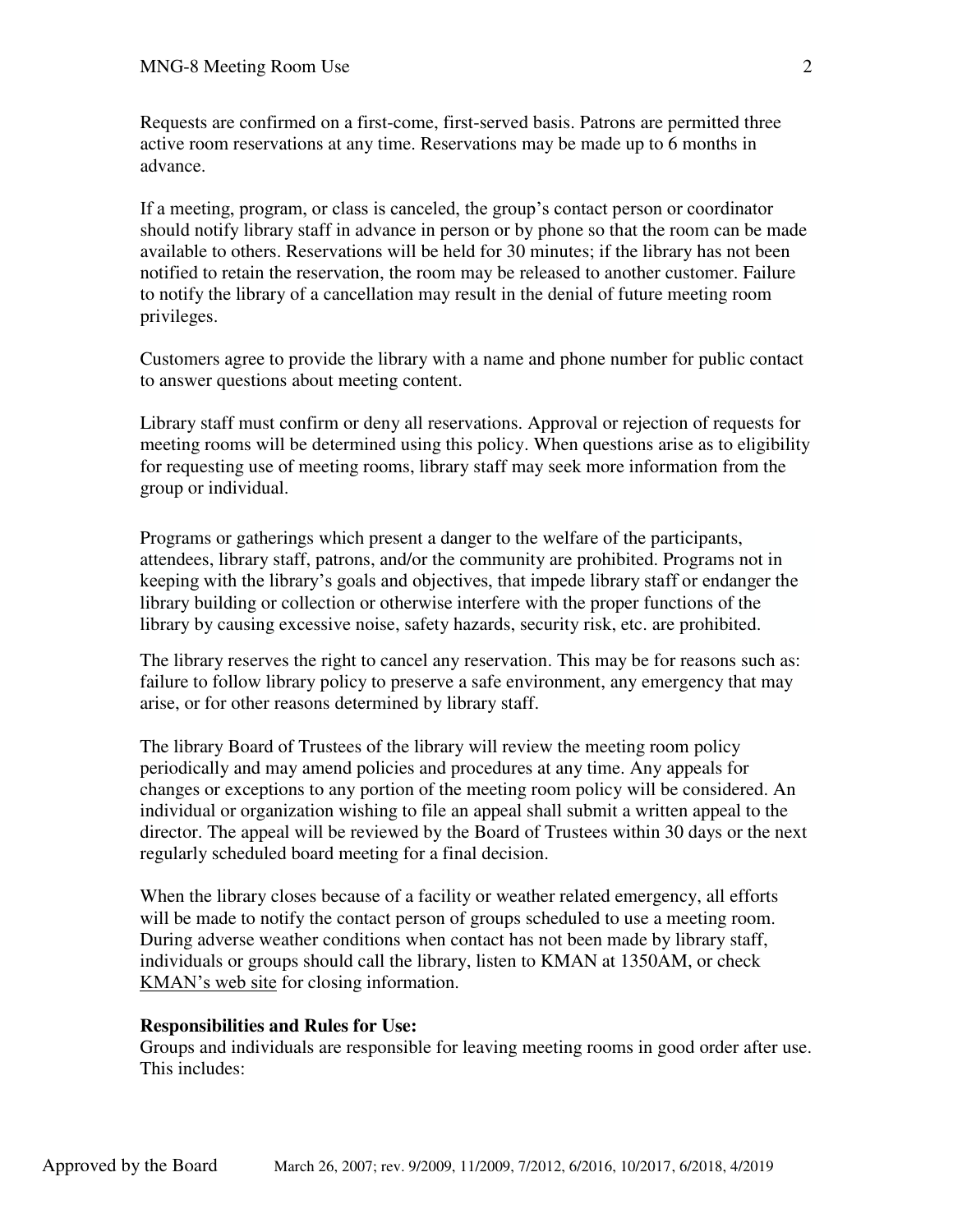- returning all tables and chairs to the original setup;
- placing all trash in receptacles provided by the library;
- reporting any spills immediately to staff in the Administrative office or any customer service desk;
- removal of all personal effects.

Meeting times and organizations are posted within the library outside of each meeting room.

Set up and special arrangements of chairs and tables are the responsibility of the customer. No signs, tables or set up are allowed outside the meeting room.

All publicity concerning meetings should make clear that the library is not the sponsor, and advertisements must include the statement, **"not a program of the Manhattan Public Library.**" Neither the name nor address of the Manhattan Public Library may be used as an organization's official address with the exception of library-affiliated organizations or with the approval of the library director.

Decorations or displays must be freestanding, pinned to available cork strips in the room or limited to tabletops. No tape (except blue painters tape), tacks or glue may be used on walls.

Special cleaning required or damage caused to library property or equipment will be charged to the group or person reserving the room and/or result in denial of future room requests.

## **Safety and Security:**

- Egress routes may not be obstructed in any way and exit signs must remain clearly visible.
- Storage is not available. The library is not responsible for items lost or stolen.
- Groups must adhere to the maximum capacity set by law and posted in each meeting room.
- No flame-producing or hazardous devices may be used in the library.

### **Parking:**

Groups with more than 25 attendees should use public parking facilities on nearby streets and lots. We ask that larger groups use the public parking lot at  $6<sup>th</sup>$  and Houston Streets so that patrons using the library for a short period of time have access to the parking lot adjacent to the building.

# **Liability**

Manhattan Public Library is not liable for injuries to individuals or for damages to (or the loss of) personal property of individuals or groups using a meeting room. **The library is not responsible for the content of programs presented by outside groups.**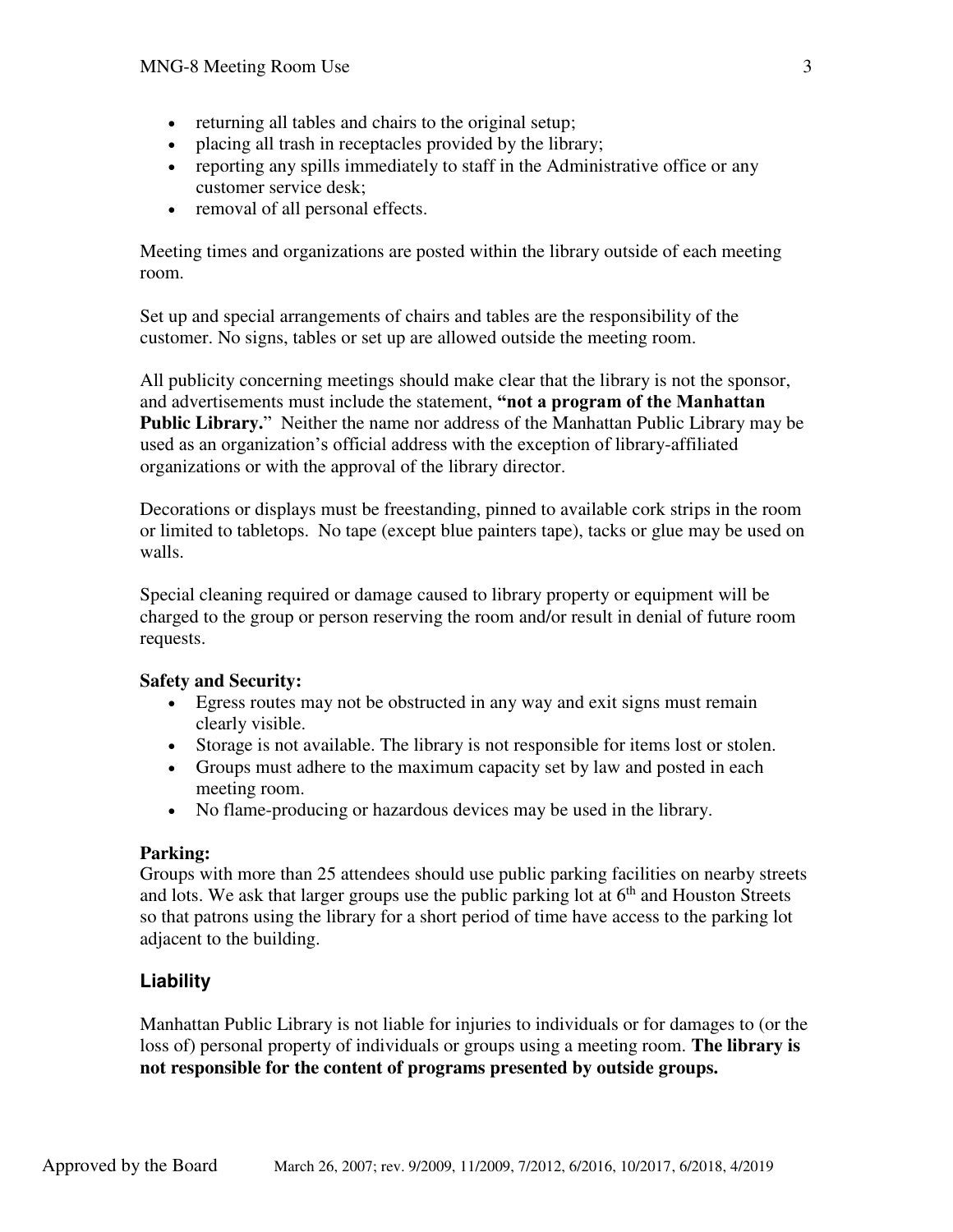# **Procedures**

To use the online room request system, customers must have a library card. Customers without a card may still be eligible to reserve the facilities, and should call library administration for assistance.

Refreshments (food provided for more than one person) may be served in the Auditorium, Groesbeck Meeting Room, Friends' Meeting Room, and in the Collaboration Space and Classroom away from the computers. Use of fuel canisters and open-heating sources is prohibited.

Refreshments are not permitted in the study rooms. Food in small single-serving prepackaged snack foods and beverage containers with lids are permitted.

Limited kitchen facilities are available in the Auditorium. This includes a refrigerator that must be emptied upon vacating the room.

Kitchen facilities and convenient access to water are not available in the Groesbeck Meeting Room or Friends' Meeting Room.

All supplies for refreshments must be supplied by customers. Alcoholic beverages may not be served in the library.

## **Facilities and Available Equipment**

A library staff member will set up library-owned equipment and ensure its proper operation as soon as requested via phones in the Auditorium and Groesbeck Room. Groups must bring their own computer/laptop or other electronic devices not provided by the library, and equipment must be adaptable to a VGA or HDMI connection. Library staff will not operate equipment during programs (e.g. run slide shows), but will store library equipment after use.

[Auditorium](http://www.manhattan.lib.ks.us/images/meetingrooms/auditorium.JPG) - Total seating capacity is 125. Maximum room capacity is 200. The Auditorium is furnished with 70 chairs set up for theatre-style seating and an additional 25 chairs arranged around a conference table. Extra chairs and tables are available on request.

Equipment available in the Auditorium:

- Sound system with multiple microphones
- Assistive listening devices
- Built-in screen
- Moveable podium
- Moveable dry erase white board with markers
- Wireless internet access
- Electrical outlets
- Digital projector built into the ceiling for use with customer-supplied computer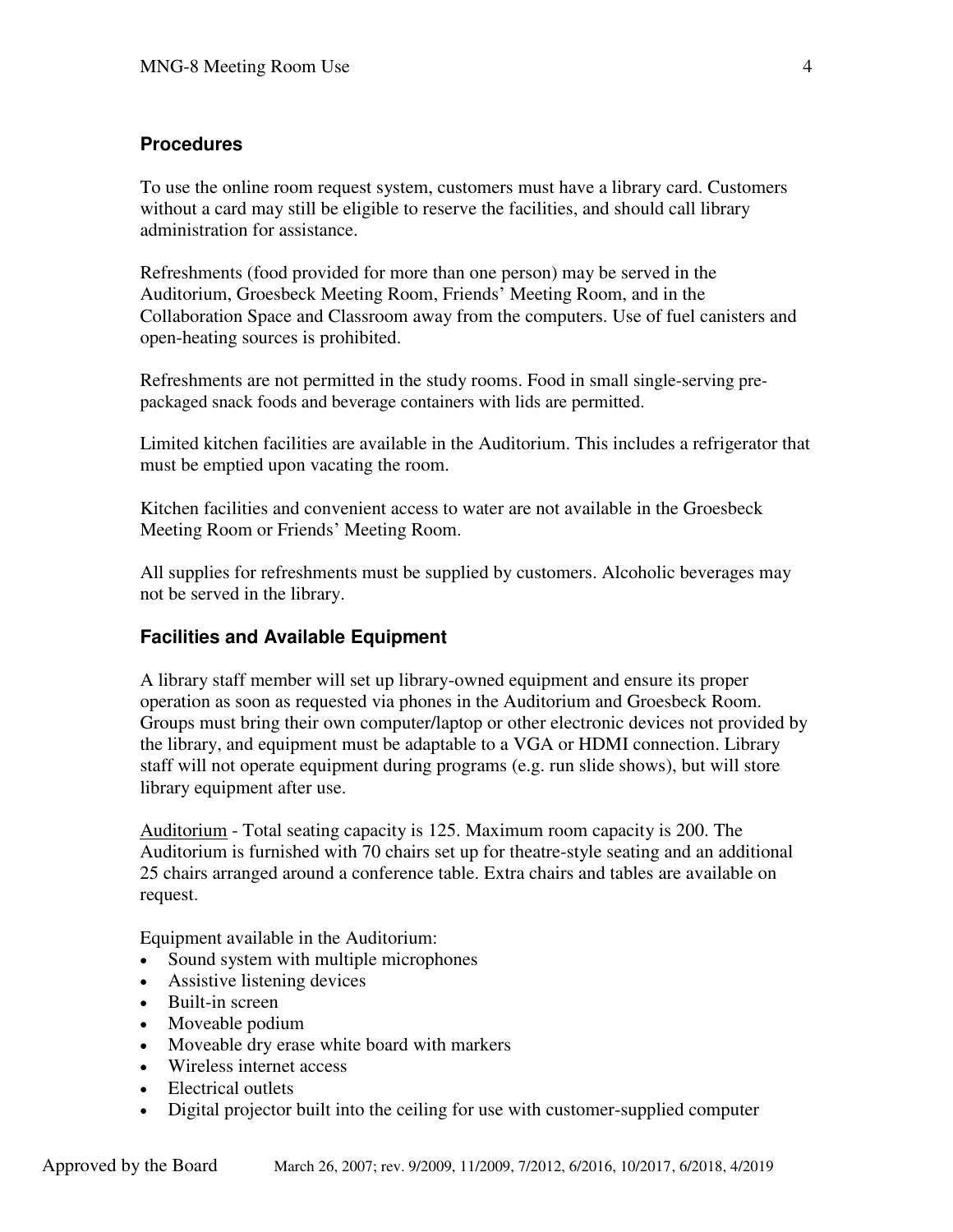Blu-ray/DVD player connected to digital projector

Friends' Meeting Room - Total seating capacity is 10. Maximum room capacity is 11. The room is furnished with one table and 10 chairs. Wireless internet access is available. Electrical outlets are available.

The Friends' Meeting Room is available for public use when the room is not reserved in advance. Customers must vacate the room 30 minutes prior to a scheduled meeting. To use the Friends' Meeting Room without a reservation, check in at the Reference desk on the second floor of the library.

 Study Room #1 - Total seating capacity is 4-6. The room is furnished with one table and 4 chairs. Two more chairs can be added upon request. Wireless internet access is available. Electrical outlets are available.

Study Room #1 is available for public use when the room is not reserved in advance. Customers must vacate the room 30 minutes prior to a scheduled meeting. To use the Study Room #1 without a reservation, check in at the Reference desk on the second floor of the library.

Equipment available in Study Room #1:

• Wall-mounted white board.

 Study Room #2 - Total seating capacity is 4-6. The room is furnished with one table and 4 chairs. Two more chairs can be added upon request. Wireless internet access is available. Electrical outlets are available.

Study Room #2 is available for public use when the room is not reserved in advance. Customers must vacate the room 30 minutes prior to a scheduled meeting. To use the Study Room #2 without a reservation, check in at the Reference desk on the second floor of the library.

Equipment available in Meeting Room #2:

• Wall-mounted white board.

Groesbeck Meeting Room - Total seating capacity is 25. Maximum room capacity is 47. The room is furnished with tables and surrounding chairs. In order to book the Groesbeck Meeting Room, reservations must be placed and approved at least one day prior to when the meeting is to be held.

The Groesbeck Meeting Room is available for public use when the room is not reserved in advance. Customers must vacate the room 30 minutes prior to a scheduled meeting.

Equipment available in the Groesbeck Meeting Room:

- Sound system
- Assistive listening devices